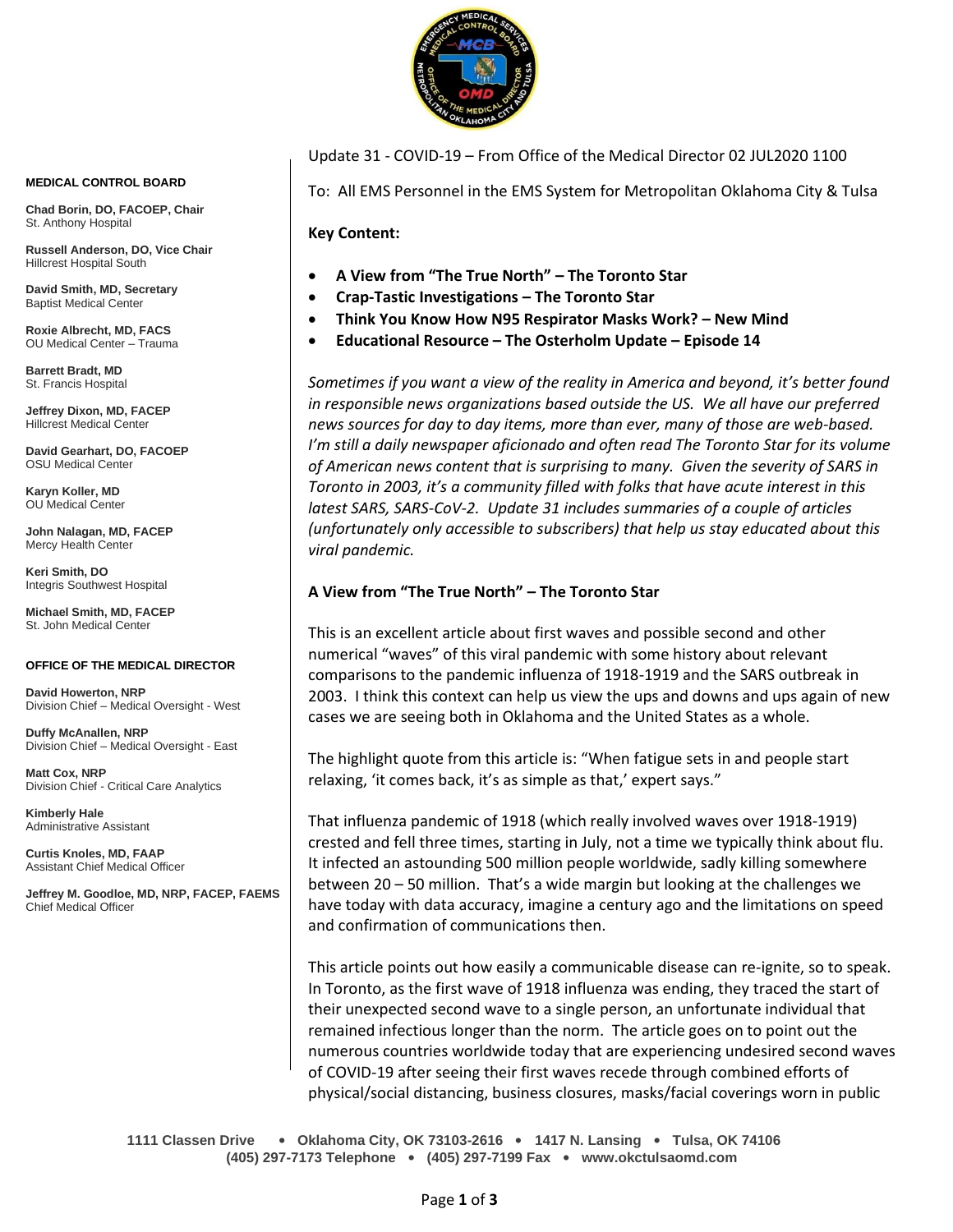and other measures. We are not alone in the US. (source: [https://www.thestar.com/news/gta/2020/06/25/will-canada-see-a](https://www.thestar.com/news/gta/2020/06/25/will-canada-see-a-second-wave-of-covid-19-this-is-what-other-countries-are-seeing.html)[second-wave-of-covid-19-this-is-what-other-countries-are-seeing.html\)](https://www.thestar.com/news/gta/2020/06/25/will-canada-see-a-second-wave-of-covid-19-this-is-what-other-countries-are-seeing.html)

# **Crap-Tastic Investigations – The Toronto Star**

This one just has to be read (or at least its summary read) to be believed. Who knew the sewer had so much potential to protect us? This article starts out with this: "In Amsterdam, it appeared weeks before the first case was confirmed. In the northern Italian cities of Milan and Turin, it was already there in wastewater in December, well before patients started showing up sick in hospitals." What is this "it" all about?

"It" is remnants of the SARS-CoV-2 in sewer water. Researchers at Ryerson University in Toronto are studying samples of sewer water in the Toronto area, looking for earlier warning signs of second waves, hot spots, and beyond. The Ryerson team is one of many worldwide looking for clues that we all unknowingly contribute in the wastewaters of our communities in which we work and live.

These researchers are looking for the "RNA signature" of SARS-CoV-2 fragments for good reason. In the asymptomatic or pre-symptomatic individual with COVID-19 – that by definition doesn't know they have it yet – they are already shedding these viral fragments in feces. Studying samples of untreated sewage doesn't replace other forms of public health investigations, but it adds another tool to detection and focusing efforts towards areas of impending outbreaks.

Looking at the level of these viral fragments can help to determine if a community's infections are increasing, decreasing, or stabilizing in a different way than simply counting hospitalizations or deaths. This method of looking at community burden of disease could help inform more precise limitation of business activity or where to increase public nasopharyngeal swab testing sites.

There's already interest in doing something similar in the US. This could have applicability to college campuses, which might be able to track outbreaks to a dormitory level or similar. Far from "CSI" TV fiction, this is real science in a way most of us wouldn't have imagined. It's good to see dedicated researchers considering all helpful options in data that help drive evidenced-based decisions for community health. (source[: https://www.thestar.com/news/gta/2020/06/25/how](https://www.thestar.com/news/gta/2020/06/25/how-what-we-flush-down-the-toilet-could-provide-early-warning-of-a-second-wave-of-covid-19.html)[what-we-flush-down-the-toilet-could-provide-early-warning-of-a-second-wave-of-covid-19.html](https://www.thestar.com/news/gta/2020/06/25/how-what-we-flush-down-the-toilet-could-provide-early-warning-of-a-second-wave-of-covid-19.html))

## **Think You Know How N95 Respirator Masks Work? – New Mind**

How hard can this be? Basically, these masks are a screen door we wear on our face to keep undesirable things from entering our nose and mouth. Right? Interestingly, and fortunately, it's a lot more sophisticated than that. Check out this brief video on N95 functionality. If you're like me, you'll have more confidence in your mask after watching this: <https://www.youtube.com/watch?v=nQmZou7TaVc&t=338s>

## **Educational Resource – The Osterholm Update – Episode 14**

Dr. Osterholm's latest podcast, episode 14 of The Osterholm Update, Viral Gravity, is posted on the CIDRAP website with release date 01 JUL. I believe this is his longest discussion about this viral pandemic yet, coming in at 66 minutes, which upfront gives you indication there is a lot to share from the CIDRAP team and its wise leader.

He makes a comment early in this episode about being at an inflection point: "Now's the time for us to understand what's we're really up against. I don't think we have to date." Even as close as I listen to these weekly podcasts, I had to stop and rewind it just to make sure I heard that exactly as shared. It's a sobering, though not surprising time.

We must move forward with facts and caution – for ourselves, for our families, for our patients, for each other, for our communities - more than ever. Estimates to date are 5-7% of the US population has been infected with SARS-CoV-2. The US population today is estimated at 329,885,130 (source[: https://www.census.gov/popclock/](https://www.census.gov/popclock/)) and continuously growing. That 5-7% translates to 16.5-23.1 million persons. Dr. Osterholm estimates without an effective vaccine,

**1111 Classen Drive** • **Oklahoma City, OK 73103-2616** • **1417 N. Lansing** • **Tulsa, OK 74106 (405) 297-7173 Telephone** • **(405) 297-7199 Fax** • **www.okctulsaomd.com**